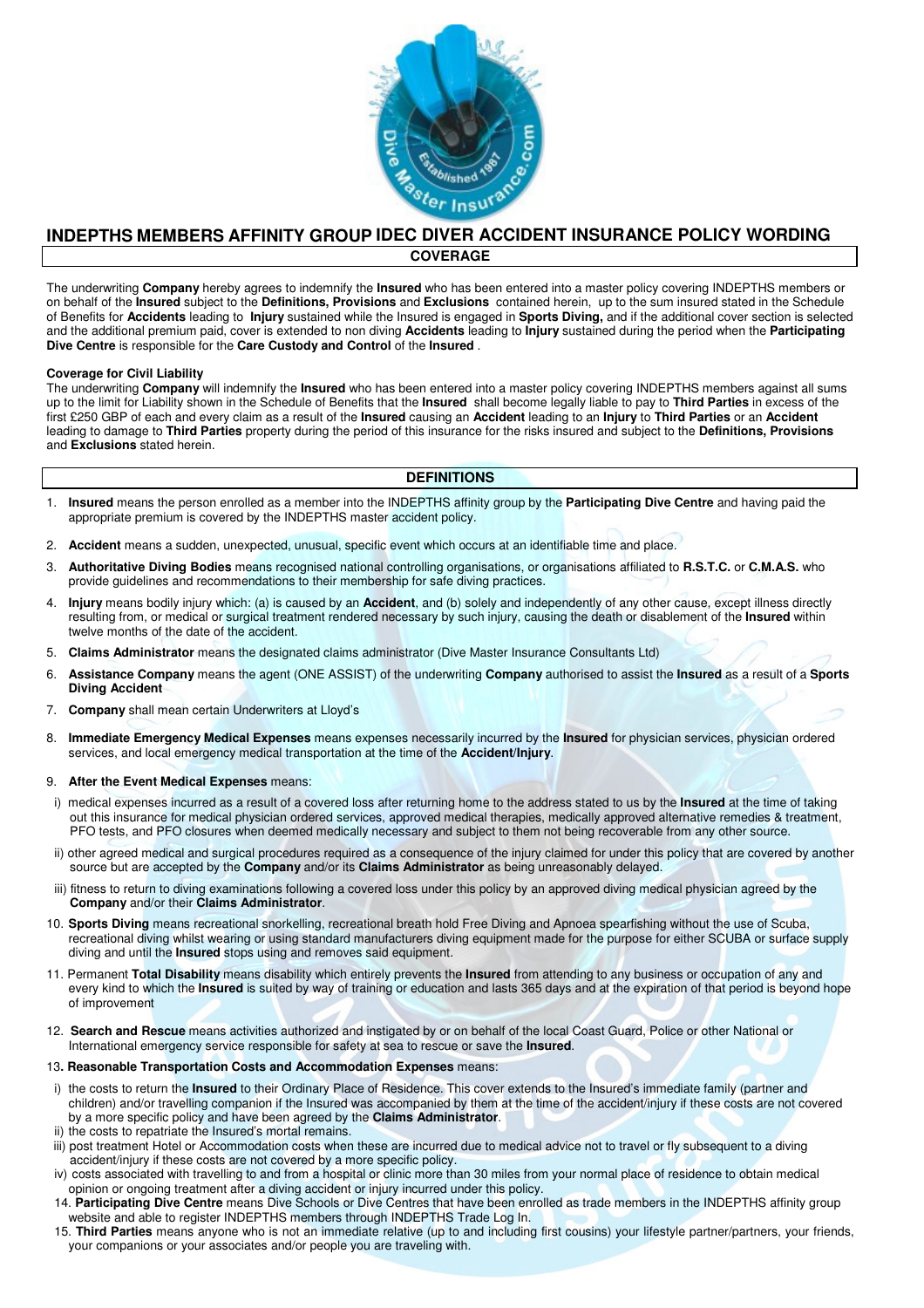#### **Provided always that:**

- 1. The **Sports Diving** is carried out in accordance with the guidelines and recommendations for safe diving practices as established by the **Authoritative Diving Bodies** or under training approved by the **Authoritative Diving Bodies,** however:
	- i) We accept that being a certified recreational diver does not necessarily make you qualified for all challenging dives. The SCUBA Diving Certifying Associations (Authoritative Diving Bodies) recommend that you increase your diving depths and experience by gradual progression and log them as proof of your experience.
	- ii) Conversely we accept that there will be many recreational SCUBA divers who are qualified to dive certain challenging dives by way of logged experience but may not be certified to engage in these challenging dives.
	- iii) In all claims situations attaching to this policy we will consider both your diver certifications and your logged dive experience before coming to a decision.

#### **IMPORTANT NOTE: This provision is subject to PROVISION 6 and EXCLUSION 10, all other policy conditions remain unaltered.**

- 2. No costs shall be incurred or payments made without the consent of the underwriting **Company** or its designated **Claims Administrator.** This provision may be waived when emergency care needs to be administered.
- 3. The total sum payable in respect of any one **Accident** shall not exceed the aggregate sum of **£150,000.00.**
- 4. Payments shall only be made under the sections of the Schedule of Benefits if:
	- i) Under section 6.I death occurs within 365 days of the date of the **Accident**. ii) Under section 6.II and 6.III **Loss of Limbs** occurs within 365 days of the date of the **Accident**. iii) Under section 6.IV the **Insured** suffers **Permanent Total Disability** within 365 days of the date of the **Accident**.
- 5. The **Insured** is under the age of 70, unless specifically accepted by us following medical examination to confirm fitness to dive.
- 6. If you suffer a **Sports Diving Accident** during the period of insurance, you must obtain written confirmation that you have been deemed as fit to dive from an approved diving medical physician following your **Accident**, before coverage may be reinstated under the IDEC policy.

Failure to comply with these provisions may invalidate your claim

# **SCHEDULE OF BENEFITS**

The underwriting **Company** will pay up to the limits set against each section. However, the maximum recoverable amount under this policy in the aggregate shall not exceed **£150,000.00**.

|                                                                                                                                                                       | 1. Immediate Emergency Medical Expenses                                                              | £100,000.00                                                       |
|-----------------------------------------------------------------------------------------------------------------------------------------------------------------------|------------------------------------------------------------------------------------------------------|-------------------------------------------------------------------|
|                                                                                                                                                                       | 2. Hyperbaric Treatment Costs                                                                        | £100,000.00                                                       |
|                                                                                                                                                                       | 3. Emergency Air Evacuation/Repatriation<br>(at the option of the Company)                           | £75,000.00                                                        |
|                                                                                                                                                                       | 4. Search & Rescue                                                                                   | £50,000.00                                                        |
|                                                                                                                                                                       | 5. Reasonable Transportation Costs & Accommodation Expenses                                          | £5,000.00                                                         |
| 6. Personal Accident Coverage: If during the coverage period the Insured sustains Injury/death due to a Sports Diving Accident, the following<br>benefits will apply: |                                                                                                      |                                                                   |
|                                                                                                                                                                       | Death<br>Loss of one limb<br>Loss of one eye<br>Loss of two limbs<br>iii)<br>Two eyes or one of each | £10,000.00<br>£5,000.00<br>£ 5,000.00<br>£10,000.00<br>£10,000.00 |
|                                                                                                                                                                       | iv) Permanent Total Disability                                                                       | £10,000.00                                                        |
| 7.                                                                                                                                                                    | After the Event Medical Expenses:                                                                    | £50,000.00                                                        |
| 8.                                                                                                                                                                    | <b>Civil Liability</b>                                                                               | £50,000.00                                                        |

#### **TERRITORIAL LIMITS**

**Worldwide** 

## **EXCLUSIONS**

The insurance does not provide coverage for any **Accident / Injury** resulting directly or indirectly from:

- 1. War, invasion, acts of foreign enemies, hostilities (whether war be declared or not), civil war, rebellion, revolution, insurrection or military or usurped power.
- 2. Radioactive contamination of any nature.
- 3. Persons aged 70 years or over who have not been specifically accepted under this insurance following medical examination to confirm fitness to dive.
- 4. Willfully self-inflicted injury or illness, effects of alcohol or drugs (other than prescribed by a physician in full recognition of the **Insured's Sports Diving** Activities) and/or any self exposure to unnecessary risk (unless in an attempt to save human life).
- 5. Any pre-existing health condition which the insured was undergoing, suffering from, recovering from or awaiting treatment for prior to **Sports Diving**.
- 6. Any mental or psychological disorder of any nature.
- 7. Any fraudulent, dishonest or criminal act the **Insured** or person(s) with whom the **Insured** is in collusion.